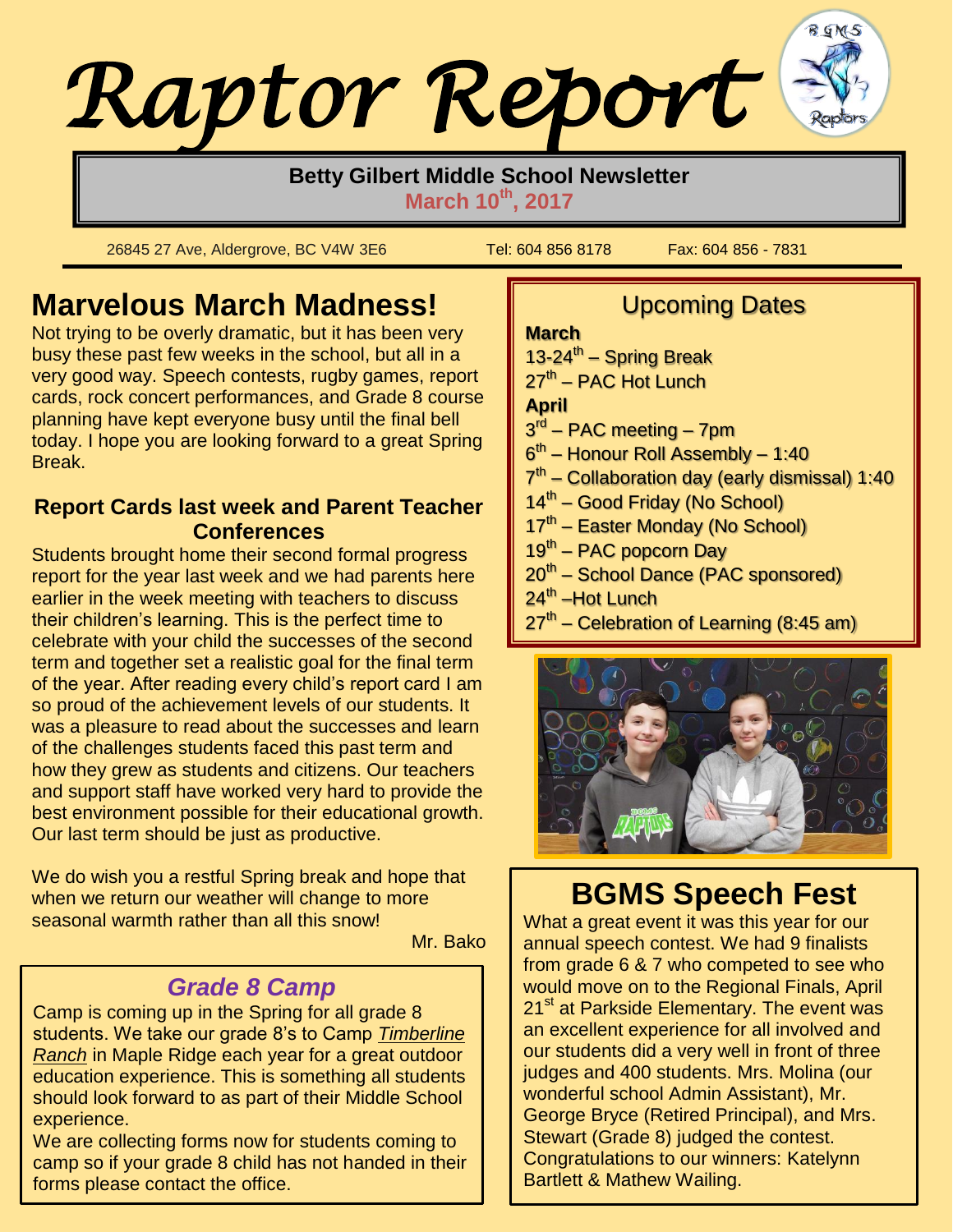

#### **Rockin' Raptors**

Students were treated to a brief history of Canadian Rock and Roll with a performance by 'Speed Control' a touring three-piece rock group. Songs and history from the 60's to 90's were covered. Rock on Raptors!

Thank you to all students, parents and staff for supporting our PAC Book Fair. We reached our goal of *\$2000* and this will go toward PAC initiatives in the school. A huge thankyou to Wendy Alvaro (PAC president) for her tireless work in making this even happen. Thank you to Kelly Jones, Robyn Strelic, Pam Alzona, Rachel Ramsey, Raeleen Castle, Shelly Jansen, Tara Sutherland, Roberta Gavan for their time and support helping out also. We had a few students form ACSS help out as well as our own Oskar Green. Thanks so much for a successful Book Fair!



#### **Rugby 7's**

Our Girl's Grade 8 *Rugby 7's* team had their first tournament today at DW Poppy and performed very well. Thanks to Mr. Crowley the girls had their first taste of Rugby grit and came back to school excited and pumped for their next games. If any girls in grade 8 would like to get involved **Book Fair Success Book Fair Success Book Fair Success Book Fair Success Book Fair Success Book E** 





#### **Taekwondo Comes to BGMS**

Students had the opportunity to learn the art of self-defense as we welcomed Chang's Taekwondo to BGMS. Over 4 days students learned about respect, discipline, self-control, bully prevention, and how to escape an attack. They capped off their lessons by learning a few strikes and kicks with instructors Jose and Valentina. Chang's Taekwondo is a local dojang, located on 264<sup>th</sup> at 3227. If students would like to continue their training, pamphlets and coupons can be picked up in the office.